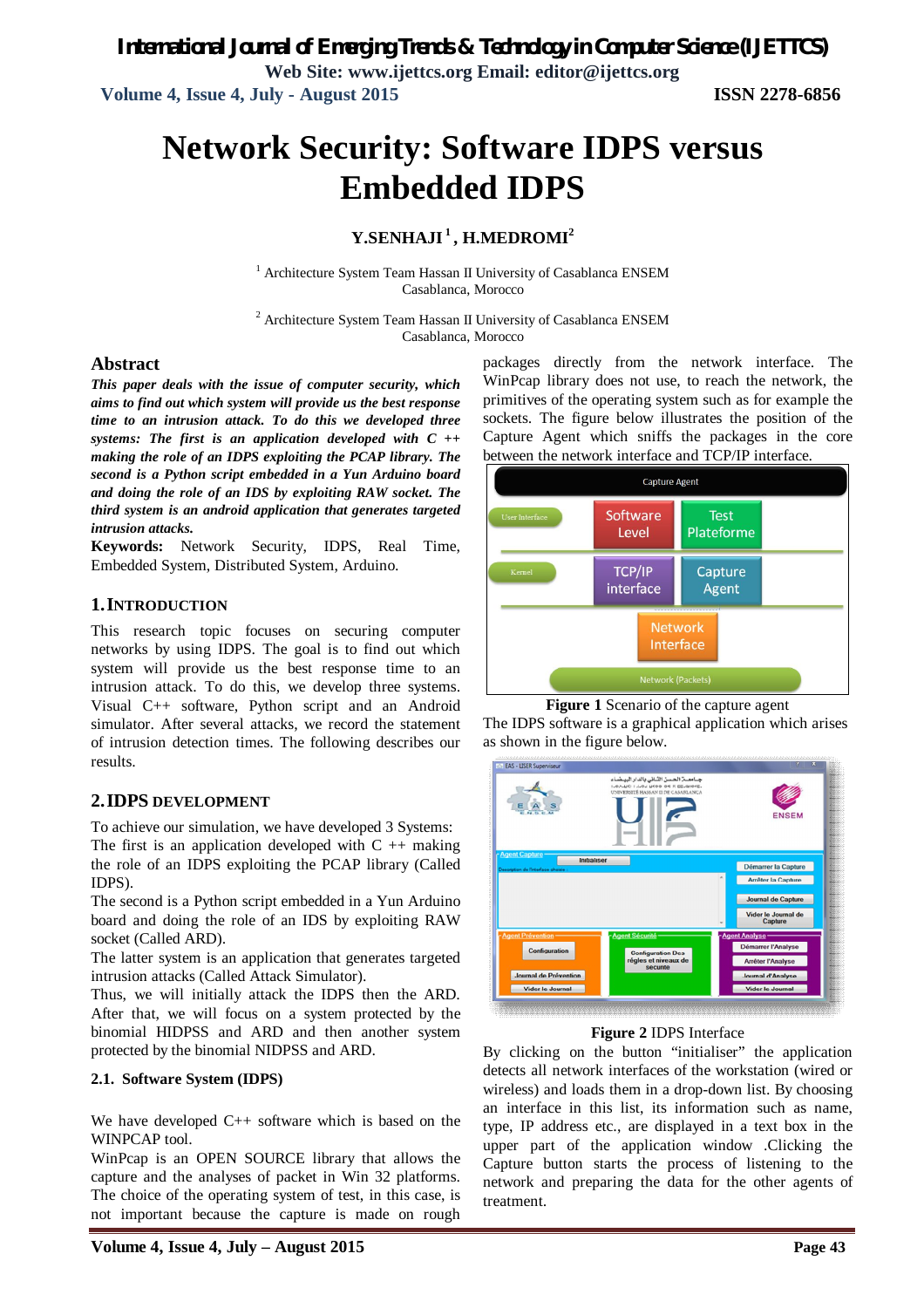**Volume 4, Issue 4, July - August 2015 ISSN 2278-6856**

#### **2.2. Embedded System (ARD)**

For the embedded part, we use an Arduino Yun.

Arduino Yun is an electronic board that uses the Atmel processor ATmega32U4. Besides of that, it has an additional processor: Atheros AR9331, that turn the Linux distribution OpenWrt Linino.

We use a python script based on RAW Socket for capturing and analyzing the network traffic.

#### **2.3. Intrusion attack simulator**

For simulating an intrusion attack, we develop an android application on "Android Studio" that generates intrusion to a specific target identified by its IP address.



**Figure 3** Android Attack Simulator

#### **3.SIMULATION RESULTS**

#### **3.1. Direct attack of the software system**

We carry out a series of attacks directly on the IDPS system to assess its response time to an attack. Thus, we get the results below.

**Table 1** Summary of different detection time IDPS

| <b>Attack</b><br><b>Number</b> | <b>Attack's Time</b> | <b>Attack's</b><br>detection<br><b>Time</b> | detection time<br>in ms |
|--------------------------------|----------------------|---------------------------------------------|-------------------------|
| 1                              | 12:16:24,888         | 12:16:26.077                                | 0:00:01.189             |
| $\overline{2}$                 | 12:16:46,104         | 12:16:47,124                                | 0:00:01,020             |
| 3                              | 12:17:01,595         | 12:17:02,186                                | 0:00:00,591             |
| 4                              | 12:17:17.881         | 12:17:19.204                                | 0:00:01.323             |
| 5                              | 12:17:35,774         | 12:17:36,275                                | 0:00:00,501             |
| 6                              | 12:17:59,674         | 12:18:00,348                                | 0:00:00,674             |
| 7                              | 12:18:13.027         | 12:18:14.380                                | 0:00:01.353             |
| 8                              | 12:18:27.020         | 12:18:28.418                                | 0:00:01.398             |
| 9                              | 12:18:43,650         | 12:18:44,461                                | 0:00:00,811             |
| 10                             | 12:19:02,323         | 12:19:03,494                                | 0:00:01,171             |
| 11                             | 12:19:15,661         | 12:19:16,541                                | 0:00:00,880             |
| 12                             | 12:19:25,365         | 12:19:26,599                                | 0:00:01,234             |
| 13                             | 12:19:35.661         | 12:19:36.651                                | 0:00:00.990             |
| 14                             | 12:20:01,666         | 12:20:02,688                                | 0:00:01,022             |
| 15                             | 12:20:19.918         | 12:20:20.737                                | 0:00:00,819             |
|                                |                      | Average                                     | 0:00:00.998             |
|                                |                      | Min                                         | 0:00:00.501             |
|                                |                      | <b>Max</b>                                  | 0:00:01.398             |



**Figure 4** Evolution of the detection time of an attack – IDPS

Of course, this detection time may vary depending on:

- The physical characteristics of our simulation system workstations, network cards, Switch ...
- Network saturation at the time of the attack
- The number of attacks
- The duration between attacks
- The number and nature of security rules
- $e$  etc.

We note that in our case the detection time of a threat varies within a range of 501 ms to 1398 ms.

#### **3.2. Direct attack of the embedded system**

We carry out a series of attacks directly on the ARD system to assess its response time to an attack. Thus we get the results below.

**Table 2** Summary of different detection time ARD

| <b>Attack</b><br><b>Number</b> | <b>Attack's Time</b> | <b>Attack's</b><br>detection<br><b>Time</b> | detection time<br>in ms |
|--------------------------------|----------------------|---------------------------------------------|-------------------------|
| 1                              | 14:16:04,043         | 14:16:04,649                                | 0:00:00,606             |
| $\overline{2}$                 | 14:16:12,919         | 14:16:13,600                                | 0:00:00,681             |
| 3                              | 14:16:23,403         | 14:16:24.027                                | 0:00:00,624             |
| 4                              | 14:16:36,756         | 14:16:37,364                                | 0:00:00,608             |
| 5                              | 14:16:52,091         | 14:16:52,722                                | 0:00:00,631             |
| 6                              | 14:17:02,716         | 14:17:03,355                                | 0:00:00,639             |
| 7                              | 14:17:13.792         | 14:17:14,431                                | 0:00:00,639             |
| 8                              | 14:17:25,804         | 14:17:26,428                                | 0:00:00,624             |
| 9                              | 14:17:35.257         | 14:17:35.882                                | 0:00:00,625             |
| 10                             | 14:17:48,736         | 14:17:49,360                                | 0:00:00,624             |
| 11                             | 14:18:02.838         | 14:18:03.433                                | 0:00:00.595             |
| 12                             | 14:18:11.793         | 14:18:12.418                                | 0:00:00.625             |
| 13                             | 14:18:21,948         | 14:18:22,661                                | 0:00:00,713             |
| 14                             | 14:18:37,000         | 14:18:38,041                                | 0:00:01,041             |
| 15                             | 14:19:03,101         | 14:19:03,711                                | 0:00:00,610             |
|                                |                      | Average                                     | 0:00:00.659             |
|                                |                      | Min                                         | 0:00:00,595             |
|                                |                      | <b>Max</b>                                  | 0:00:01.041             |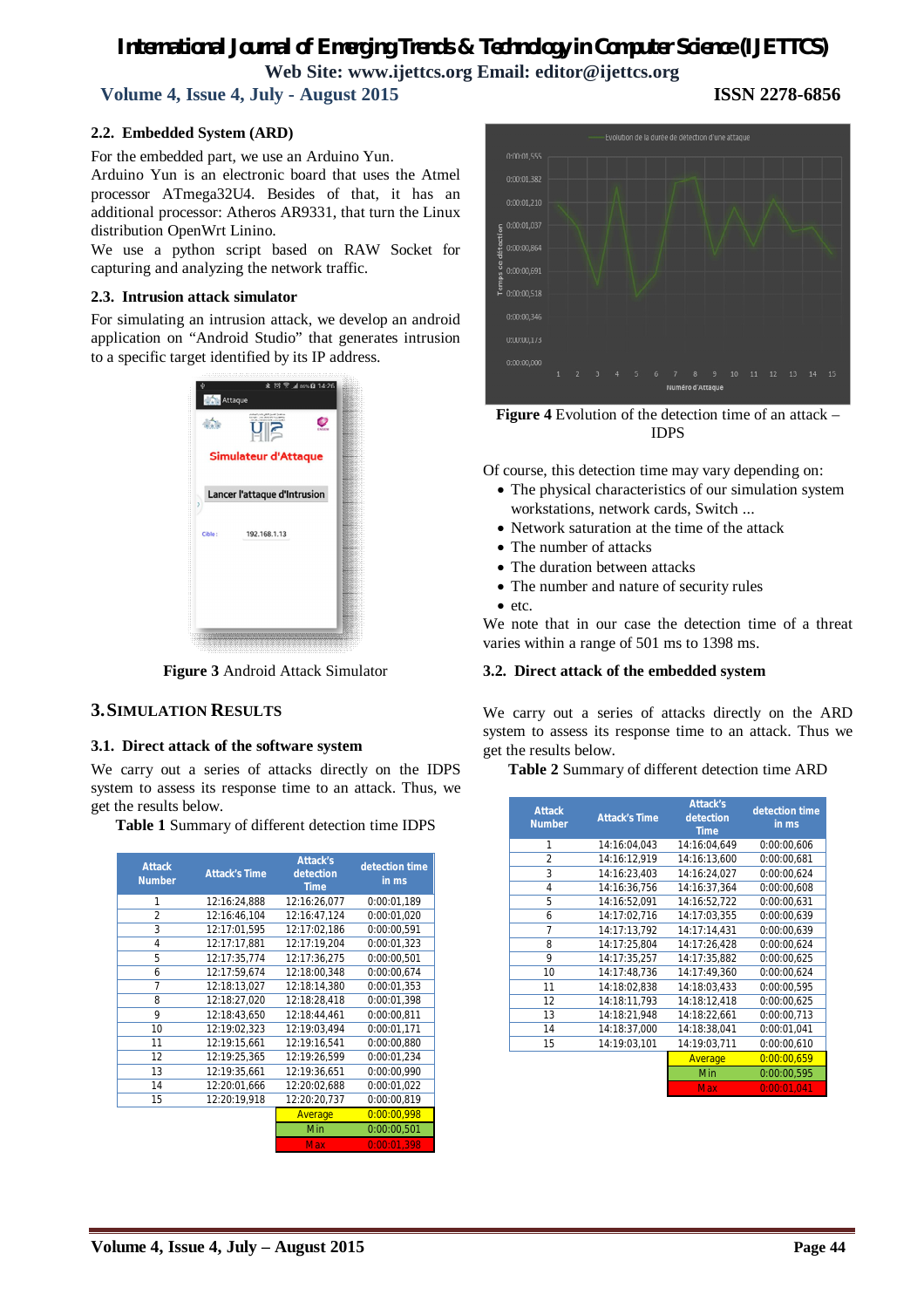**Volume 4, Issue 4, July - August 2015 ISSN 2278-6856**



**Figure 5** Evolution of the detection time of an attack – ARD

Of course, this detection time may vary depending on the same reasons as those mentioned previously.

We notice that the Arduino system has a better response time and the detection time is almost stable and he does not know the same variations as for the IDPS case.

#### **3.3. Attack of the HIDPS/ARD System**

#### **3.3.1. Diagram of the simulation**

As a first step, we pair an HIDPS and an ARD as below:



**Figure 6** Case HIDPS/ARD

In this case, the target workstation of the attack has the software IDPS installed on it and the ARD is connected to the Local Area Network separately.

#### **3.3.2. Evaluation of the detection time**

We carry out a series of attacks on our target. Thus we get the results below.

**Table 3** Summary of different detection time - HIDPS /

| ARD                            |                         |                                                           |                                          |                                                            |                                           |  |
|--------------------------------|-------------------------|-----------------------------------------------------------|------------------------------------------|------------------------------------------------------------|-------------------------------------------|--|
| <b>Attack</b><br><b>Number</b> | Attack's<br><b>Time</b> | <b>ARD</b><br><b>Attack's</b><br>detection<br><b>Time</b> | <b>ARD</b><br>detection<br>time in<br>ms | <b>IDPS</b><br><b>Attack's</b><br>detection<br><b>Time</b> | <b>IDPS</b><br>detection<br>time in<br>ms |  |
| 1                              | 18:11:06.455            | 18:11:11.317                                              | 0:00:04.862                              | 18:11:08.004                                               | 0:00:01,549                               |  |
| 2                              | 18:11:27.000            | 18:11:35.347                                              | 0:00:08.347                              | 18:11:28.300                                               | 0:00:01,300                               |  |

| 3              | 18:11:40,699 | 18:11:46,134        | 0:00:05,435 | 18:11:43,011      | 0:00:02,312 |
|----------------|--------------|---------------------|-------------|-------------------|-------------|
| $\overline{4}$ | 18:12:03,000 | 18:12:13,877        | 0:00:10,877 | 18:12:05,350      | 0:00:02,350 |
| 5              | 18:12:15,613 | <b>Not Detected</b> |             | 18:12:17,518      | 0:00:01,905 |
| 6              | 18:12:32,073 | 18:12:42,245        | 0:00:10,172 | 18:12:33,758      | 0:00:01,685 |
| $\overline{7}$ | 18:12:42,447 | <b>Not Detected</b> |             | 18:12:43,882      | 0:00:01,435 |
| 8              | 18:12:51,698 | <b>Not Detected</b> |             | 18:12:54,022      | 0:00:02,324 |
| 9              | 18:13:02,571 | <b>Not Detected</b> |             | 18:13:04,162      | 0:00:01,591 |
| 10             | 18:13:11,650 | 18:13:14,057        | 0:00:02,407 | 18:13:13,288      | 0:00:01,638 |
| 11             | 18:13:25,848 | <b>Not Detected</b> |             | 18:13:27,484      | 0:00:01,636 |
| 12             | 18:13:36,830 | 18:13:44,440        | 0:00:07,610 | 18:13:38,638      | 0:00:01,808 |
| 13             | 18:13:55,550 | <b>Not Detected</b> |             | 18:13:57,967      | 0:00:02,417 |
| 14             | 18:14:08,577 | 18:14:23,450        | 0:00:14,873 | 18:14:10.946      | 0:00:02,369 |
| 15             | 18:14:25,003 | <b>Not Detected</b> |             | 18:14:26,593      | 0:00:01,590 |
|                |              | Average             | 0:00:08,073 | Average           | 0:00:01,861 |
|                |              | Min                 | 0:00:02,407 | Min               | 0:00:01,300 |
|                |              | <b>Max</b>          | 0:00:14,873 | <b>Max</b>        | 0:00:02,417 |
|                |              | Detection<br>rate   | 53,33%      | Detection<br>rate | 100,00%     |
|                |              |                     |             |                   |             |



**Figure 7** Evolution of the detection time of an attack – HIDPS/ARD

Of course, this detection time may vary depending on the same reasons as those mentioned previously.

But, nevertheless, we note that:

- The threat detection rate HIDPS is 100% at the time the ARD is only 53.3%
- The detection time of the HIDPS is significantly better than that of ARD

Thus, we discover that an embedded system is not in all cases the fastest system. But it depends of security purposes.

#### **3.4. Attack of the NIDPS/ARD System**

#### **3.4.1. Diagram of the simulation**

As a second step, we pair an NIDPS with an ARD as below:

**Volume 4, Issue 4, July – August 2015 Page 45**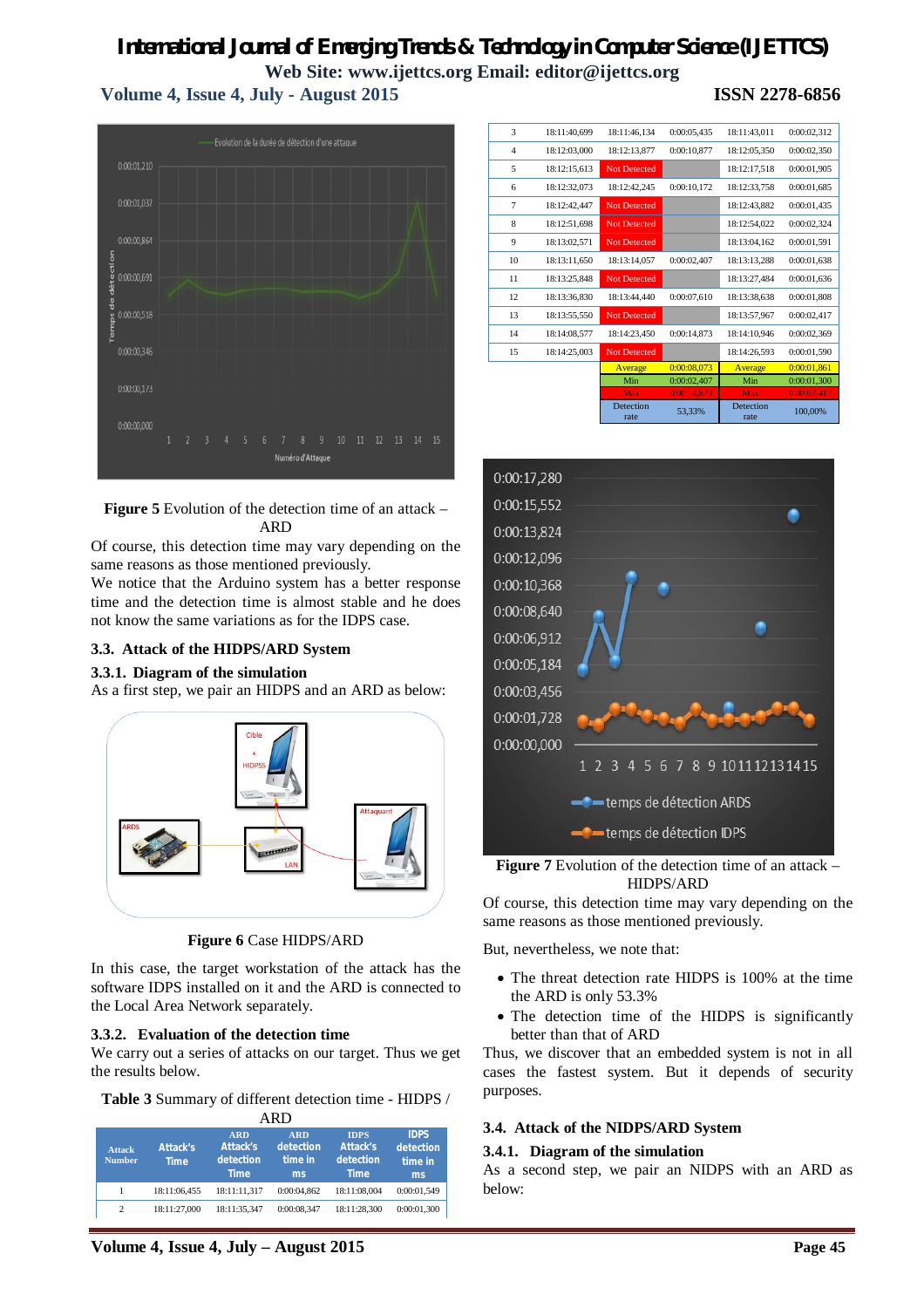**Volume 4, Issue 4, July - August 2015 ISSN 2278-6856**

ttaguar

**Figure 8** Case NIDPS/ARD

In this case, the target workstation of the attack hasn't the software IDPS installed on it. Both of the IDPS and the ARD are connected separately to the Local Area Network.

#### **3.4.2. Evaluation of the detection time**

We carry out a series of attacks on our detection system to assess its response time to an attack. Thus we get the results below.

#### **Table 4** Summary of different detection time – NIDPS / ARD

| <b>Attack</b><br><b>Number</b> | <b>Attack's</b><br><b>Time</b> | <b>ARD</b><br><b>Attack's</b><br>detection<br><b>Time</b> | <b>ARD</b><br>detection<br>time in<br>ms | <b>IDPS</b><br><b>Attack's</b><br>detection<br><b>Time</b> | <b>IDPS</b><br>detection<br>time in<br>ms |
|--------------------------------|--------------------------------|-----------------------------------------------------------|------------------------------------------|------------------------------------------------------------|-------------------------------------------|
| 1                              | 18:19:42.000                   | 18:19:52.126                                              | 0:00:10.126                              | 18:19:52.983                                               | 0:00:10.983                               |
| $\overline{c}$                 | 18:20:04.884                   | 18:20:25,297                                              | 0:00:20,413                              | 18:20:26,446                                               | 0:00:21,562                               |
| 3                              | 18:20:36,928                   | Not Detected                                              |                                          | Not Detected                                               |                                           |
| $\overline{4}$                 | 18:21:04.352                   | 18:21:08.428                                              | 0:00:04.076                              | 18:21:10.346                                               | 0:00:05,994                               |
| 5                              | 18:21:23.728                   | Not Detected                                              |                                          | <b>Not Detected</b>                                        |                                           |
| 6                              | 18:21:41.809                   | 18:21:46.160                                              | 0:00:04.351                              | 18:21:47.053                                               | 0:00:05.244                               |
| 7                              | 18:22:04,226                   | 18:22:04.624                                              | 0:00:00.398                              | 18:22:04.390                                               | 0:00:00.164                               |
| 8                              | 18:22:22,634                   | Not Detected                                              |                                          | Not Detected                                               |                                           |
| 9                              | 18:22:41.651                   | 18:22:46.293                                              | 0:00:04.642                              | 18:22:48.025                                               | 0:00:06.374                               |
| 10                             | 18:23:02.000                   | 18:23:03.215                                              | 0:00:01,215                              | 18:23:02.221                                               | 0:00:00,221                               |
| 11                             | 18:23:21,000                   | 18:23:33,712                                              | 0:00:12,712                              | 18:23:34,670                                               | 0:00:13,670                               |
| 12                             | 18:23:35.674                   | 18:23:49.072                                              | 0:00:13.398                              | 18:23:50.895                                               | 0:00:15,221                               |
| 13                             | 18:23:56.002                   | 18:24:03.415                                              | 0:00:07.413                              | 18:24:05.091                                               | 0:00:09.089                               |
| 14                             | 18:24:11,773                   | 18:24:15,752                                              | 0:00:03,979                              | 18:24:17,276                                               | 0:00:05,503                               |
| 15                             | 18:24:25,143                   | 18:24:30,162                                              | 0:00:05,019                              | 18:24:31.456                                               | 0:00:06,313                               |
|                                |                                | Average                                                   | 0:00:07.312                              | Average                                                    | 0:00:08.361                               |
|                                |                                | Min                                                       | 0:00:00,398                              | Min                                                        | 0:00:00,164                               |
|                                |                                | Max                                                       | 0:00:20,413                              | Max                                                        | 0:00:21,562                               |
|                                |                                | Detection<br>rate                                         | 80,00%                                   | Detection<br>rate                                          | 80,00%                                    |



**Figure 9** Evolution of the detection time of an attack – NIDPS/ARD

Of course, this detection time may vary according to the same conditions mentioned in the previous section.

But, nevertheless, we note that:

- The detection rates of ARD and NIDPS are not 100%
- The ARD detection time is on average faster than the **NIDPSS**

Thus, we can notice that unlike the previous case, the embedded system has better performance.

### **4.CONCLUSION AND FURTHER WORK**

In this paper, we perform intrusion attack simulations on IDPS/ARD and we identified the different response time.

We noted that the ARD system has a better response time and the detection time is almost stable and he does not know the same variations as for the IDPS case when the system is directly targeted. Moreover, the embedded system has, in the case of an analysis of the network, the fastest response time, when the software system prevails in the case of the direct protection of a host. Nevertheless, the software system offers opportunities for more advanced prevention. These results support the importance of probes combination and distribution in the design of the security architecture. A distribution that covers various scenarios and ensures in all cases the best response time.

As further work we can detail more the securing of IDPS and the securing of their LOG files by developing a network management controlled by its own firewall. Besides of that, we can also study the possibility to create with Arduino Boards a Proxy system to improve the prevention of the embedded system.